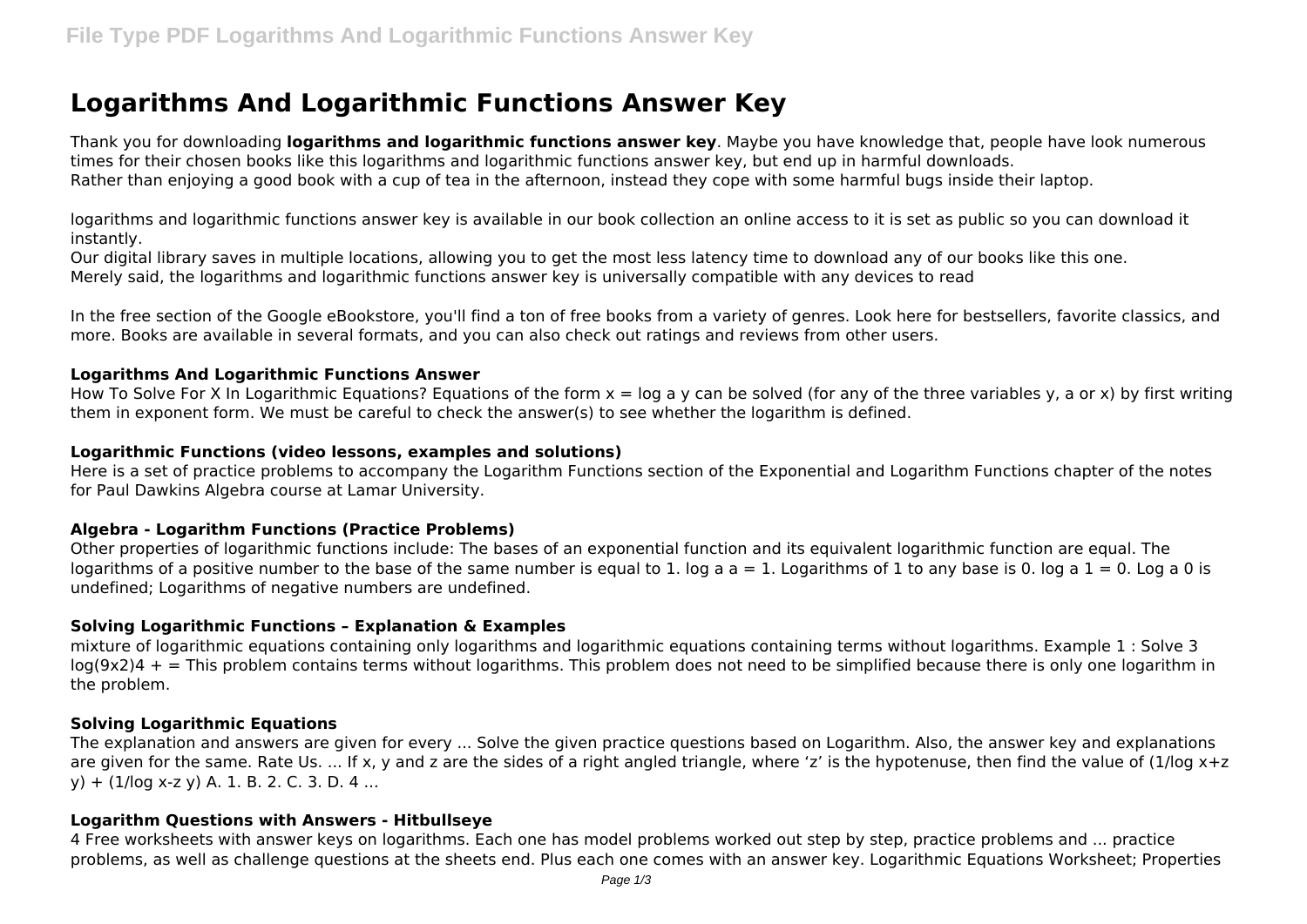of Logarithms Worksheet (mixed worksheet on all 3 properties ...

## **Logarithm Worksheets with Answer Keys. Free pdfs to ...**

Logarithmic function form: log base 3 of  $9 = 2$ . Stop and take a look at both forms. In exponential function form, we have 9 as the answer. In the log form, the 2 is the answer and represents the ...

## **Logarithmic Function: Definition & Examples - Video ...**

Logarithms. If then . So . For example, if , then , where index 4 becomes the logarithms and 2 as the base. In general, , we call them as common logarithms (base 10). The [log] where you can find from calculator is the common logarithm. Example 4: Find the value of Answer: 1.2788 [Use Calculator to find the answer] Example 5: Solve

## **Indices and Logarithms | Perfect Maths**

Here is the definition of the logarithm function. If b b is any number such that  $b > 0$  b  $> 0$  and  $b \ne 1$  b  $\ne 1$  and  $x > 0$  x  $> 0$  then, y = logbx is equivalent to by  $=x$  y = log b x is equivalent to b y = x We usually read this as "log base b b of x x ".

## **Algebra - Logarithm Functions**

log2 (x + 1) = log3 (27) ln (x + 2) − ln (x + 1) = 1 ln (x) + ln (x − 1) = ln (3x + 12) 4 + log3 (7x) = 10

## **Logarithmic Equation Calculator - Symbolab**

Common Logarithms: Base 10. Sometimes a logarithm is written without a base, like this: log(100) This usually means that the base is really 10. It is called a "common logarithm". Engineers love to use it. On a calculator it is the "log" button. It is how many times we need to use 10 in a multiplication, to get our desired number.

#### **Introduction to Logarithms - MATH**

In function is a one to one function, hence:  $(x - 1)(2x - 1) = (x + 1)$  2 Solve the above quadratic function:  $x = 0$  and  $x = 5$  Only  $x = 5$  is a valid solution to the equation given above since  $x = 0$  is not in the domain of the expressions making the equations. Solve:  $0 = 2$  log(  $\sqrt{x - 1} - 2$ ) Divide both sides by 2:  $log(y(x - 1) - 2) = 0$ 

## **Logarithm and Exponential Questions with Answers and ...**

1) One of the most important property of logarithmic and exponential functions is that they are inverse of each other and therefore we can convert exponential and logarithmic expressions using the following:  $y = \log b(x) \Leftrightarrow x = b$  y where the symbol ⇔ means "is equivalent to", y is the exponent, b is the base such that  $b > 0$ ,  $b \ne 1$  and  $x > 0$ 

#### **Logarithm and Exponential Questions with Answers and Solutions**

The Logarithm takes 2 and 8 and gives 3 (2 makes 8 when used 3 times in a multiplication) A Logarithm says how many of one number to multiply to get another number. So a logarithm actually gives you the exponent as its answer: (Also see how Exponents, Roots and Logarithms are related.)

# **Working with Exponents and Logarithms - MATH**

In mathematics, the logarithm is the inverse function to exponentiation.That means the logarithm of a given number x is the exponent to which another fixed number, the base b, must be raised, to produce that number x.In the simplest case, the logarithm counts the number of occurrences of